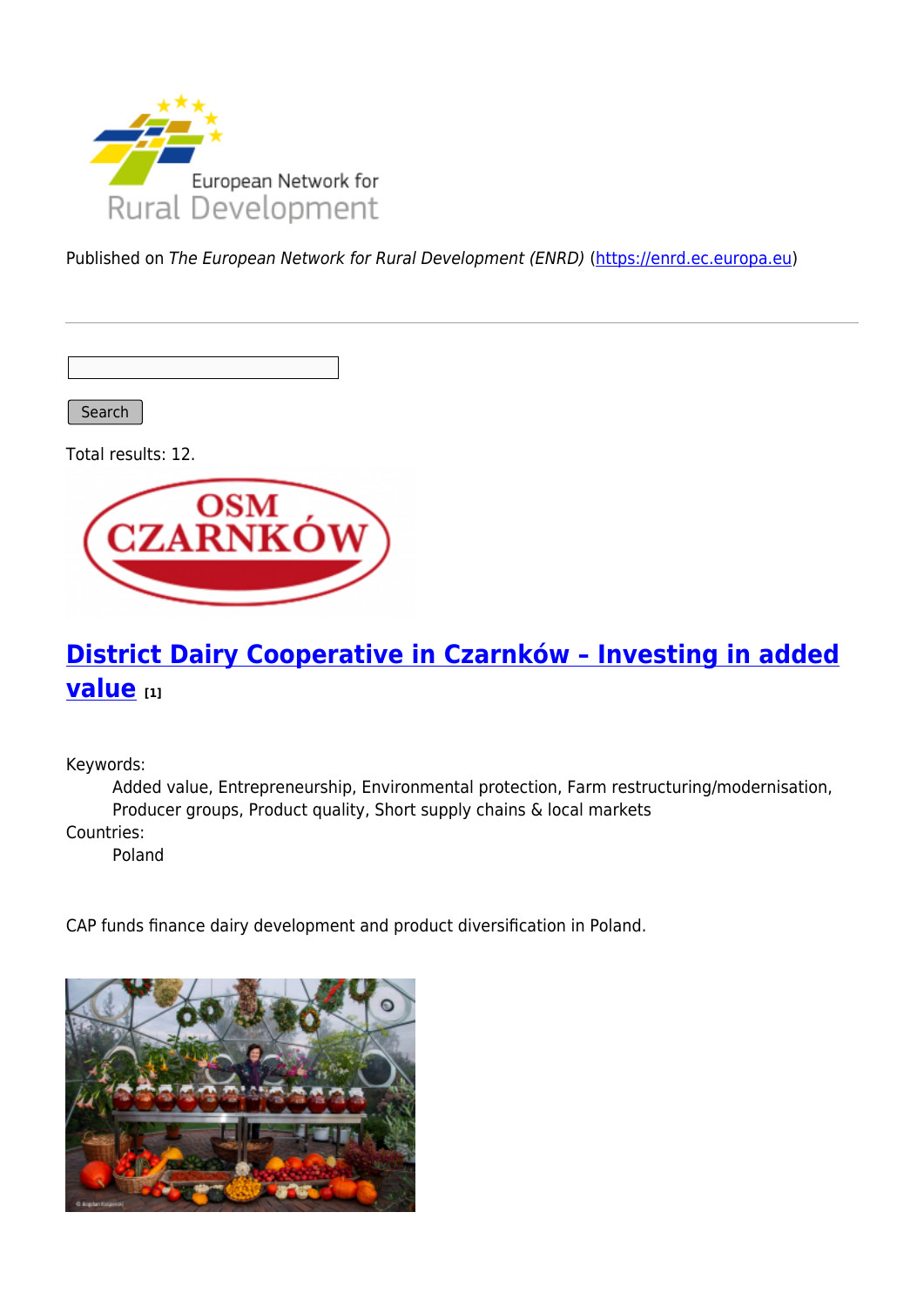### **[Angelic Gardens / Anielskie Ogrody - Poland](https://enrd.ec.europa.eu/projects-practice/angelic-gardens-anielskie-ogrody-poland_en) [2]**

Keywords:

Biodiversity, Education & lifelong learning, Entrepreneurship, Organic farming, Rural Inspiration Awards: nominees

Countries:

Poland

Angelic Gardens (Anielskie Ogrody) is a forward-looking project that aims to create oases of biodiversity in farms and gardens. It shows that a small productive garden on a family farm can, with little effort, be beautiful and provide high quality bio food. Angelic Gardens leads the way in the times of pandemic and climate change with high quality 'step by step' educational materials and easy internet communication.



#### **[Korjuse-Vanapere farm – Restoring old stone walls](https://enrd.ec.europa.eu/projects-practice/korjuse-vanapere-farm-restoring-old-stone-walls_en) [3]**

Keywords: Biodiversity, Environmental protection, Environmental sustainability Countries:

Estonia

A non-productive investment for restoring farm stone walls brings multiple practical, environmental and heritage benefits.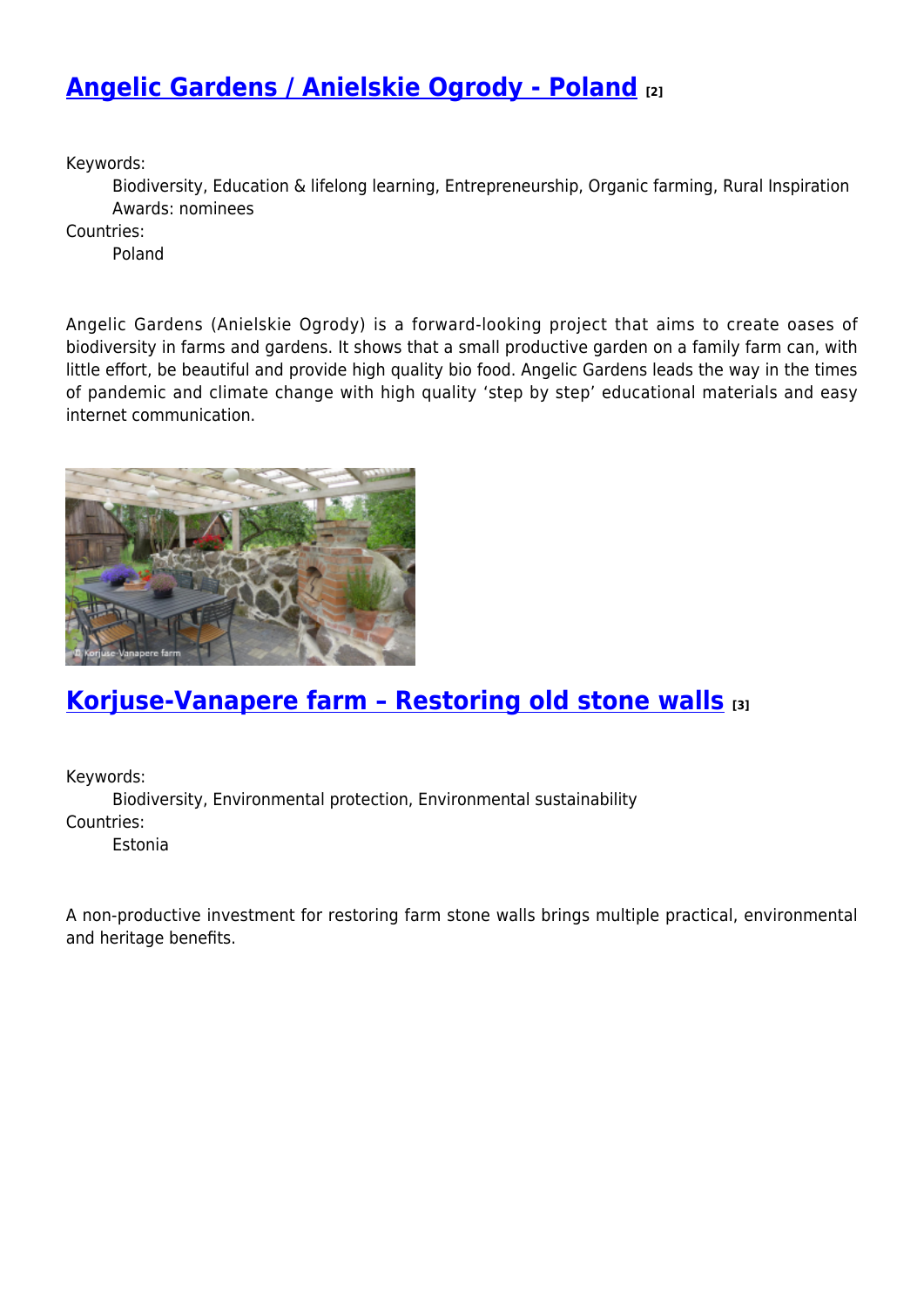

#### **[Investment support for a juniper syrup-producing business](https://enrd.ec.europa.eu/projects-practice/investment-support-juniper-syrup-producing-business_en) [4]**

Keywords:

Direct marketing, Diversification, Entrepreneurship, Product quality Countries:

Estonia

Female entrepreneurs used RDP investment support to increase the production capacity of their juniper syrup-producing business.



# **[Organic baby food processing and marketing](https://enrd.ec.europa.eu/projects-practice/organic-baby-food-processing-and-marketing_en) [5]**

Keywords: Added value, Diversification, Entrepreneurship, Food & Drink Countries: Estonia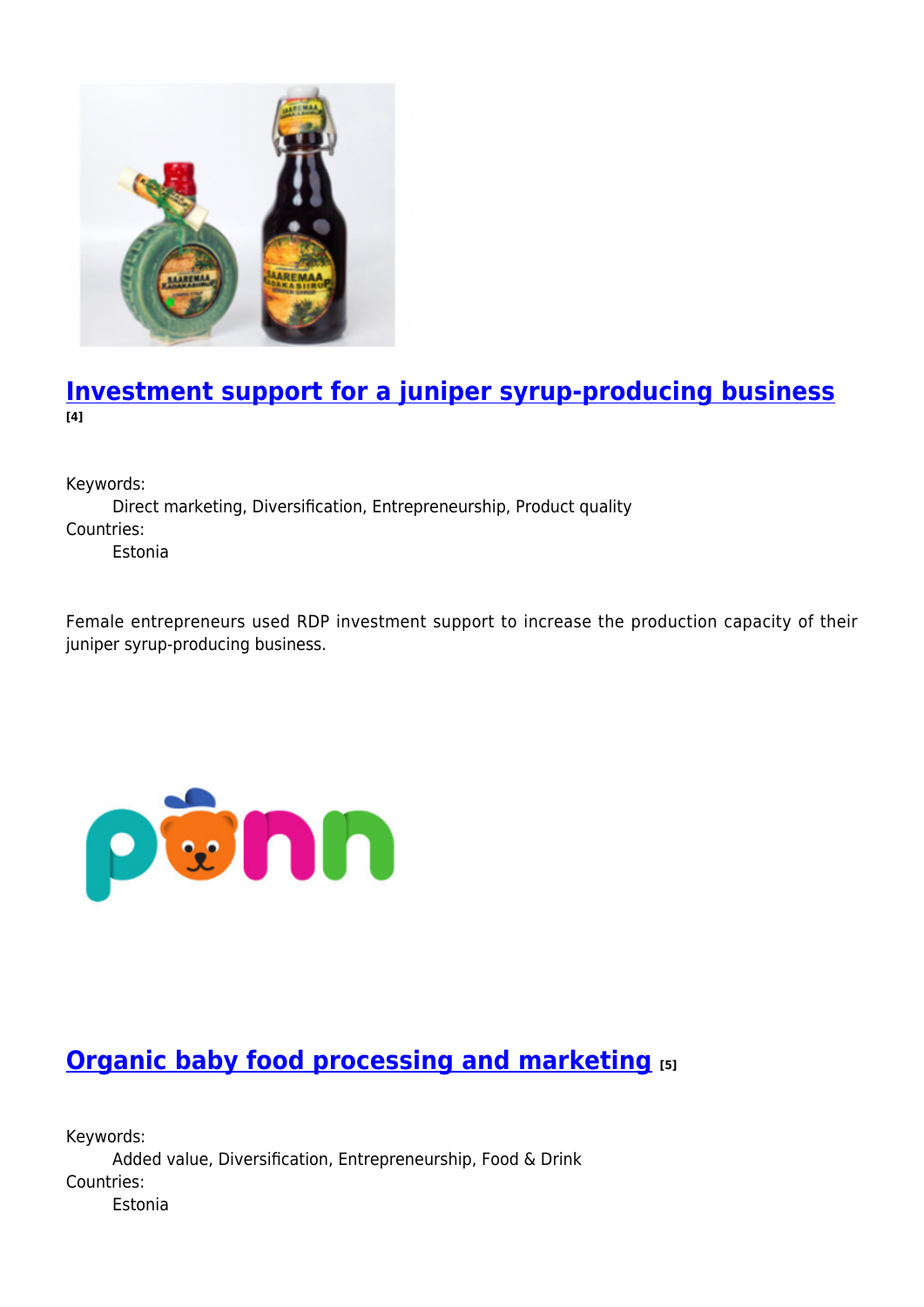A well-established food processor used investment support from the Estonian RDP to expand the range of baby food products it offers and thus maintain its dynamic growth.



## **[Pecivarne Liptovsky Hradok Ltd. – Confectionary](https://enrd.ec.europa.eu/projects-practice/pecivarne-liptovsky-hradok-ltd-confectionary-manufacturer-invests-modern_en) [manufacturer invests in modern production equipment](https://enrd.ec.europa.eu/projects-practice/pecivarne-liptovsky-hradok-ltd-confectionary-manufacturer-invests-modern_en) [6]**

Keywords:

Competitiveness, Entrepreneurship, Job creation, Product quality, Rural business Countries:

Slovakia

A Slovakian company with a long history of manufacturing confectionery products benefited from Rural Development Programme support to modernise its equipment and production processes.



## **[A small Polish farm converting into organic agriculture](https://enrd.ec.europa.eu/projects-practice/small-polish-farm-converting-organic-agriculture_en) [7]**

Keywords:

Added value, Agriculture, Environmental protection, Family farming, Organic farming, Product quality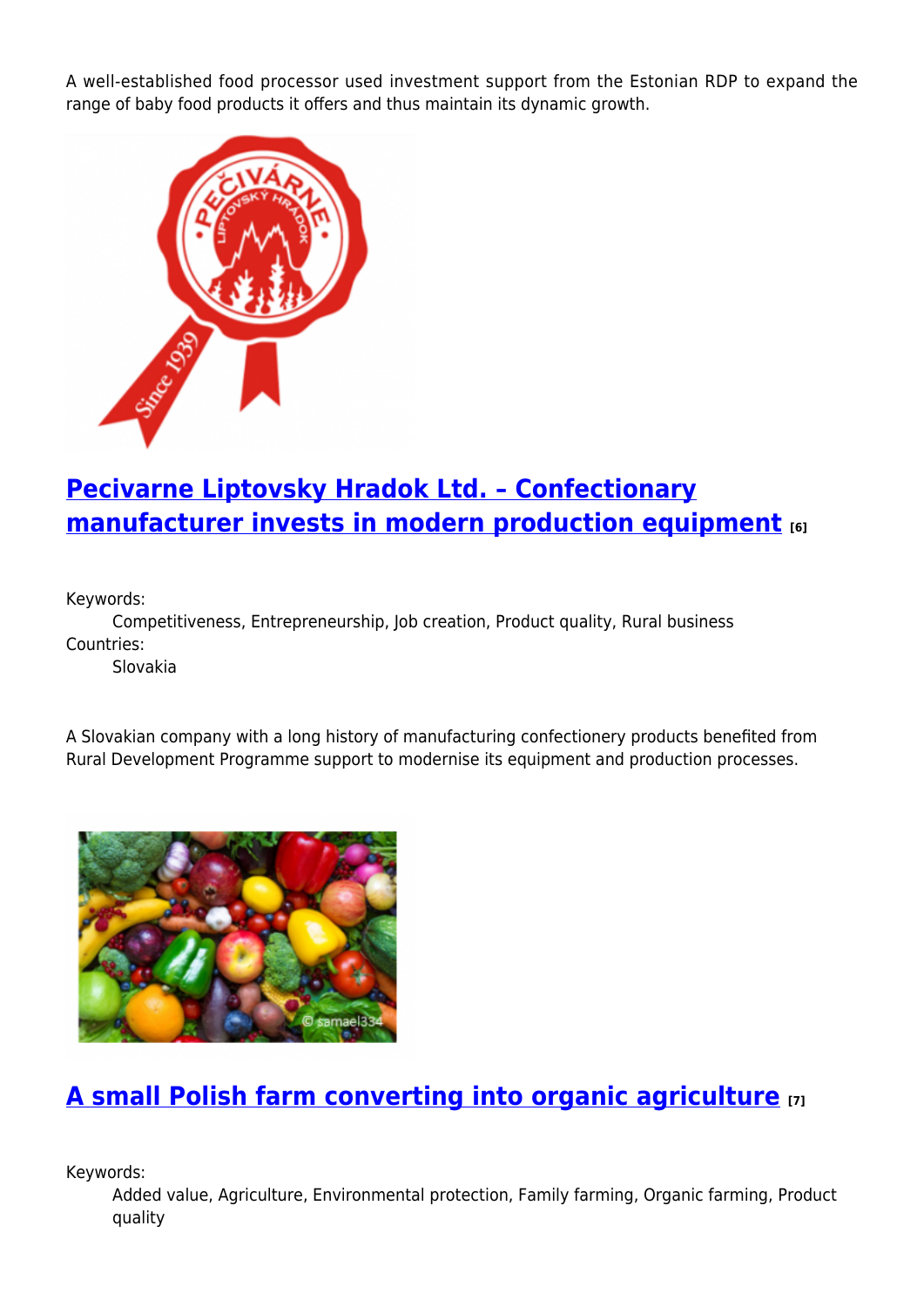Countries: Poland

A small farm converted to organic vegetable production and in so doing successfully increased its competitiveness and profitability.



# **[Introducing a new technology for innovative processing of](https://enrd.ec.europa.eu/projects-practice/introducing-new-technology-innovative-processing-soybean_en) [soybean](https://enrd.ec.europa.eu/projects-practice/introducing-new-technology-innovative-processing-soybean_en)** [8]

Keywords:

Agriculture, Bioeconomy, Entrepreneurship, Innovation, Job creation, Product quality Countries:

Slovakia

Support from the rural development programme was used to establish an innovative production of GMO-free soybean oil products of superior quality.



**[Restoring a historic chateau to create a modern winery](https://enrd.ec.europa.eu/projects-practice/restoring-historic-chateau-create-modern-winery_en) [9]**

Keywords: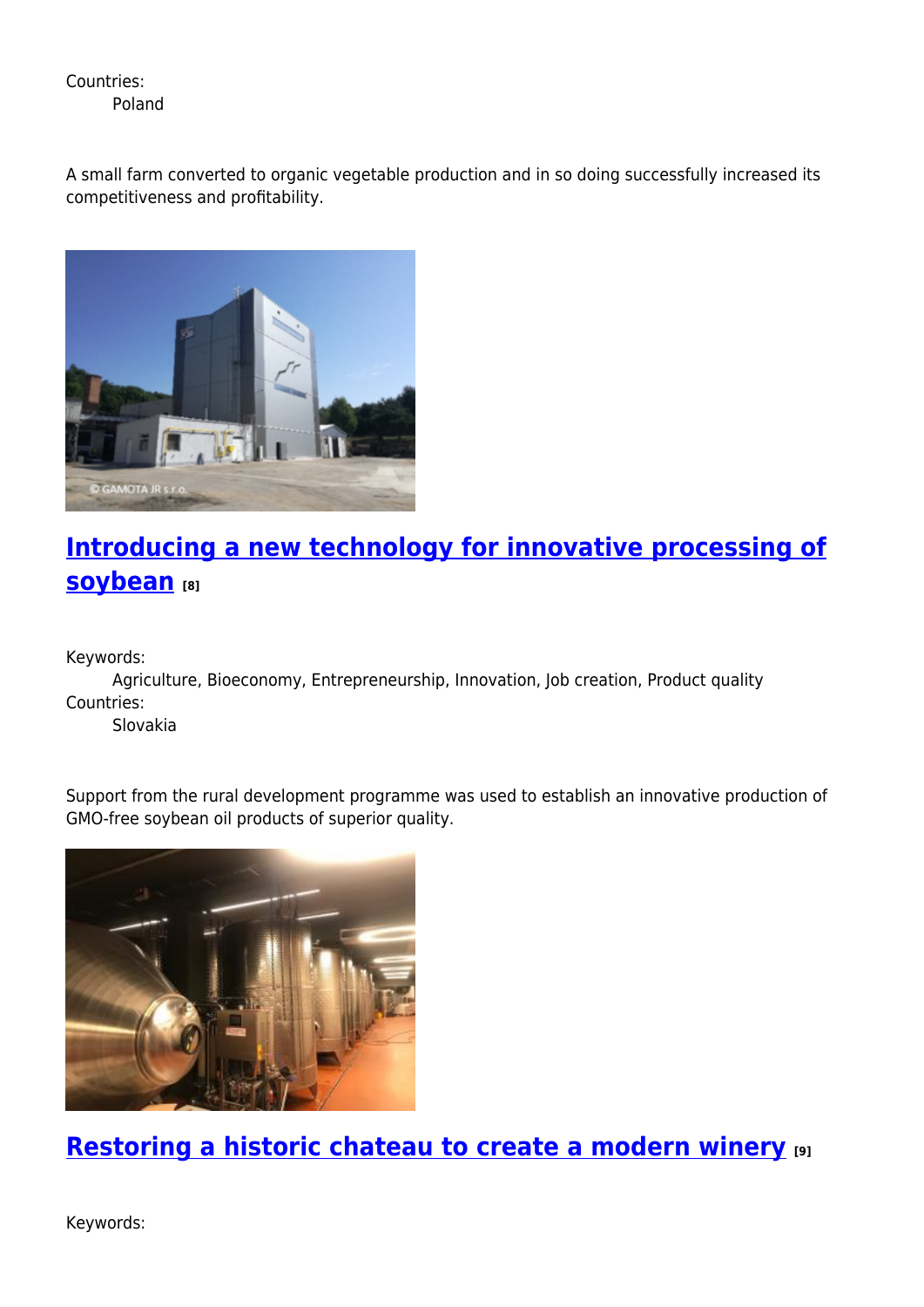Competitiveness, Entrepreneurship, Food & Drink, Job creation, Product quality, Tourism Countries:

Slovakia

A historic Chateau was restored to its initial state and turned into one of the most modern wineproducing facilities in Slovakia.



## **[Bakery Hrinova – Investments to increase the](https://enrd.ec.europa.eu/projects-practice/bakery-hrinova-investments-increase-competitiveness-bakery-business_en) [competitiveness of a bakery business](https://enrd.ec.europa.eu/projects-practice/bakery-hrinova-investments-increase-competitiveness-bakery-business_en) [10]**

Keywords:

Added value, Competitiveness, Entrepreneurship, Job creation, Product quality Countries:

Slovakia

The Slovakian rural development programme supported a high-quality bakery business in its efforts to increase production capacity and profitability.

**Pages**

**1** [2](https://enrd.ec.europa.eu/projects-practice/_en?page=1&%3Bproject_keywords_filter=19753&%3Bamp%3Bproject_country=All&%3Bamp%3Bfield_enrd_prj_measure_tid=All&%3Bamp%3Bfield_enrd_prj_focus_area_tid=All&%3Bamp%3Bf%5B0%5D=im_field_enrd_prj_keywords%3A20461&f%5B0%5D=im_field_enrd_prj_keywords%3A20645&f%5B1%5D=im_field_enrd_prj_keywords%3A19744&f%5B2%5D=im_field_enrd_prj_keywords%3A20474&f%5B3%5D=im_field_enrd_prj_focus_area%3A17117&f%5B4%5D=sm_enrd_eu_countries%3APoland&f%5B5%5D=sm_enrd_eu_countries%3AEstonia&f%5B6%5D=im_field_enrd_prj_focus_area%3A17119&f%5B7%5D=im_field_enrd_prj_measure%3A17095&f%5B8%5D=im_field_enrd_prj_measure%3A17102&f%5B9%5D=im_field_enrd_prj_keywords%3A20466&f%5B10%5D=im_field_enrd_prj_keywords%3A19732&f%5B11%5D=sm_enrd_eu_countries%3ASlovakia) [11]  $next$   $111$ [last »](https://enrd.ec.europa.eu/projects-practice/_en?page=1&%3Bproject_keywords_filter=19753&%3Bamp%3Bproject_country=All&%3Bamp%3Bfield_enrd_prj_measure_tid=All&%3Bamp%3Bfield_enrd_prj_focus_area_tid=All&%3Bamp%3Bf%5B0%5D=im_field_enrd_prj_keywords%3A20461&f%5B0%5D=im_field_enrd_prj_keywords%3A20645&f%5B1%5D=im_field_enrd_prj_keywords%3A19744&f%5B2%5D=im_field_enrd_prj_keywords%3A20474&f%5B3%5D=im_field_enrd_prj_focus_area%3A17117&f%5B4%5D=sm_enrd_eu_countries%3APoland&f%5B5%5D=sm_enrd_eu_countries%3AEstonia&f%5B6%5D=im_field_enrd_prj_focus_area%3A17119&f%5B7%5D=im_field_enrd_prj_measure%3A17095&f%5B8%5D=im_field_enrd_prj_measure%3A17102&f%5B9%5D=im_field_enrd_prj_keywords%3A20466&f%5B10%5D=im_field_enrd_prj_keywords%3A19732&f%5B11%5D=sm_enrd_eu_countries%3ASlovakia) [11]

#### **Source URL:**

https://enrd.ec.europa.eu/projects-practice/\_en?amp%3Bproject\_keywords\_filter=19753&amp%3Bamp%3Bproject\_cou ntry=All&amp%3Bamp%3Bfield\_enrd\_prj\_measure\_tid=All&amp%3Bamp%3Bfield\_enrd\_prj\_focus\_area\_tid=All&amp% 3Bamp%3Bf%5B0%5D=im\_field\_enrd\_prj\_keywords%3A20461&f%5B0%5D=im\_field\_enrd\_prj\_keywords%3A20645&f %5B1%5D=im\_field\_enrd\_prj\_keywords%3A19744&f%5B2%5D=im\_field\_enrd\_prj\_keywords%3A20474&f%5B3%5D=i m\_field\_enrd\_prj\_focus\_area%3A17117&f%5B4%5D=sm\_enrd\_eu\_countries%3APoland&f%5B5%5D=sm\_enrd\_eu\_coun tries%3AEstonia&f%5B6%5D=im\_field\_enrd\_prj\_focus\_area%3A17119&f%5B7%5D=im\_field\_enrd\_prj\_measure%3A17 095&f%5B8%5D=im\_field\_enrd\_prj\_measure%3A17102&f%5B9%5D=im\_field\_enrd\_prj\_keywords%3A20466&f%5B10